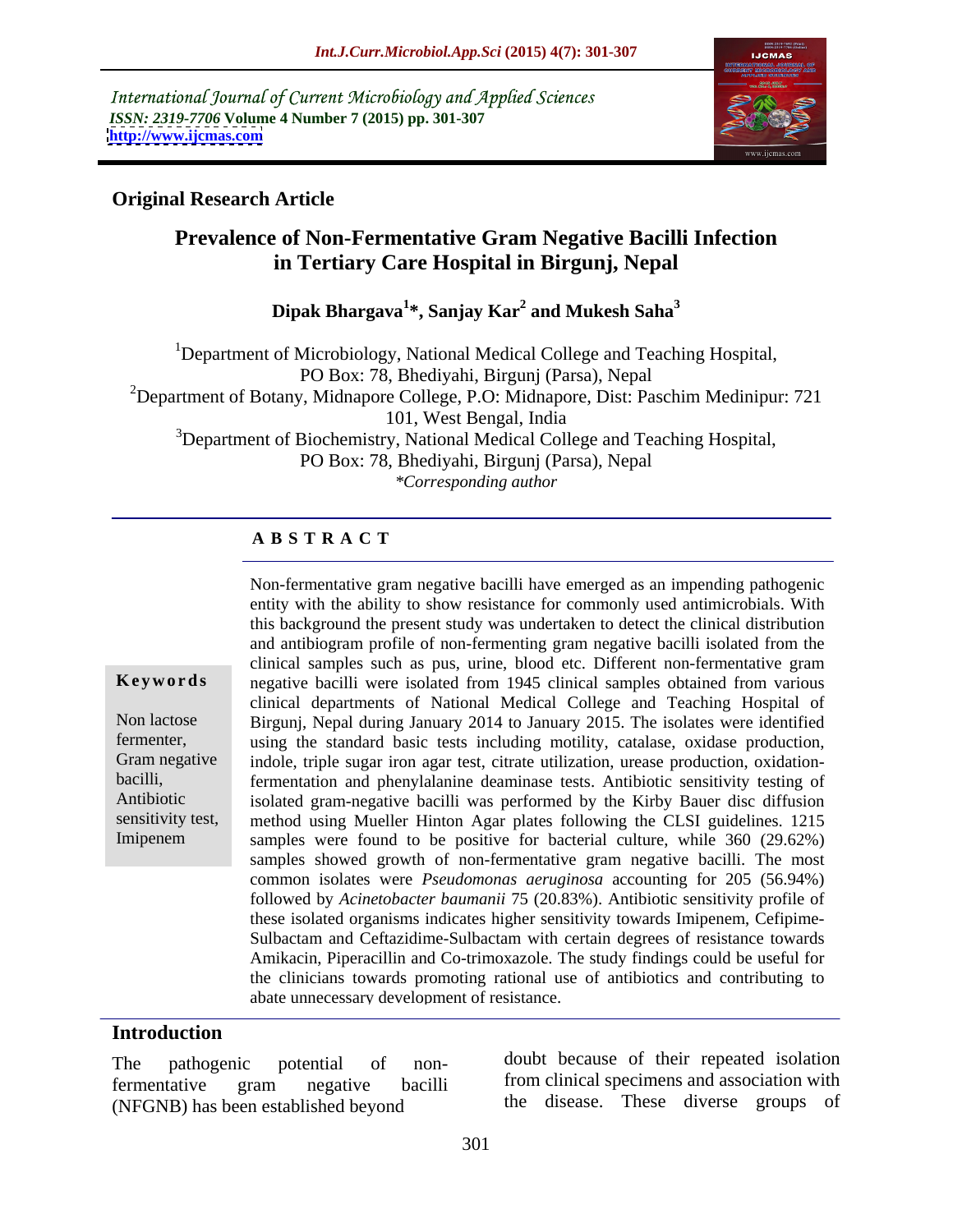microorganisms have familiar traits of **Materials and Methods** clinical importance to justify their inclusion in a single group. NFGNB can cause a wide

important for proper patient management. agar, CLED agar (Cysteine lactose Infection caused by non-fermenters can be use of broad spectrum antibiotics, use of immunosuppressants, prolonged surgical procedure and inadequate instrumentation NFGNB were identified by colony

used against the non-fermenters, making Hanging drop preparation method bacilli are intrinsically resistant to many and have the potential to spread from patient to patient via fomites or the hands of

With this concept, in our present study, an characterize various non-fermenters with (Sidhu et al., 2010). Provisional clinical condition of the patient. Study was healthcare related problems. oxidase reaction (Koneman *et al.,* 2004).

#### **Materials and Methods**

variety of infections and account for received in Microbiology Laboratory of approximately 15% of all gram negative National Medical College, Birgunj, for bacilli cultured from clinical samples (Siou culture and sensitivity from January 2014 to et al., 2009). Non-fermenters vary in their January 2015. Among the 1945 clinical pathogenic prospective, transmissibility and samples, 500 were urine samples, 410 pus many have developed resistance to swabs, 520 blood cultures, 180 tracheal antibiotics. aspirates, 135 throat swab and 200 were Accurate identification of non-fermenters is were inoculated in blood agar, Mac Conkey endogenous or exogenous in origin, which The plates were incubated under aerobic depends on several factors such as: irregular condition at 37°C for 24 48 hours, followed A total of 1945 clinical specimens were body fluids. All the received specimens agar, CLED agar (Cysteine lactose electrolyte deficient Agar) and nutrient agar. by their cultural characteristics.

(Cristiane and Jose, 1998). characteristics and biochemical reactions as In recent years, the problem is further microbiology (Gautam *et al.,* 2009). compounded by the emergence of resistance Morphology and motility of the organisms to antimicrobial agents which are widely were determined by Gram's stain and them as an important healthcare associated respectively. Every single gram negative pathogen. Non-fermenting gram negative bacilli/coccobacilli, oxidase positive or antibiotics and are known to produce iron agar medium (TSI). Organisms showing extended spectrum β-lactamases and metallo alkaline reactions were initially considered -lactamases (Malini *et al.,* 2009). Non-to be non-fermenter gram negative bacilli. fermenters have been incriminated in The isolates were identified up to the species infections such as pneumonia, septicaemia, level based on motility, pigment production, urinary tract infection, surgical site infection enzyme production (e.g. catalase, urease, medical personnel (Quinn, 1998). to find out whether a particular organism effort has been made to isolate, identify and sulphide and nitrate or nitrite reduction also done to assess the antimicrobial being a non-fermenter is lack of evidence of susceptibility and to identify various glucose fermenter and positive cytochrome NFGNB were identified by colony described in Bailey and Scotts diagnostic Hanging drop preparation method negative were inoculated on Triple sugar nitrate reductase) and various biochemical tests including Hugh and Leifson's medium was oxidizer or non-oxidizer, indole test citrate utilization, production of hydrogen (Sidhu *et al.,* 2010). Provisional identification of the unknown isolates of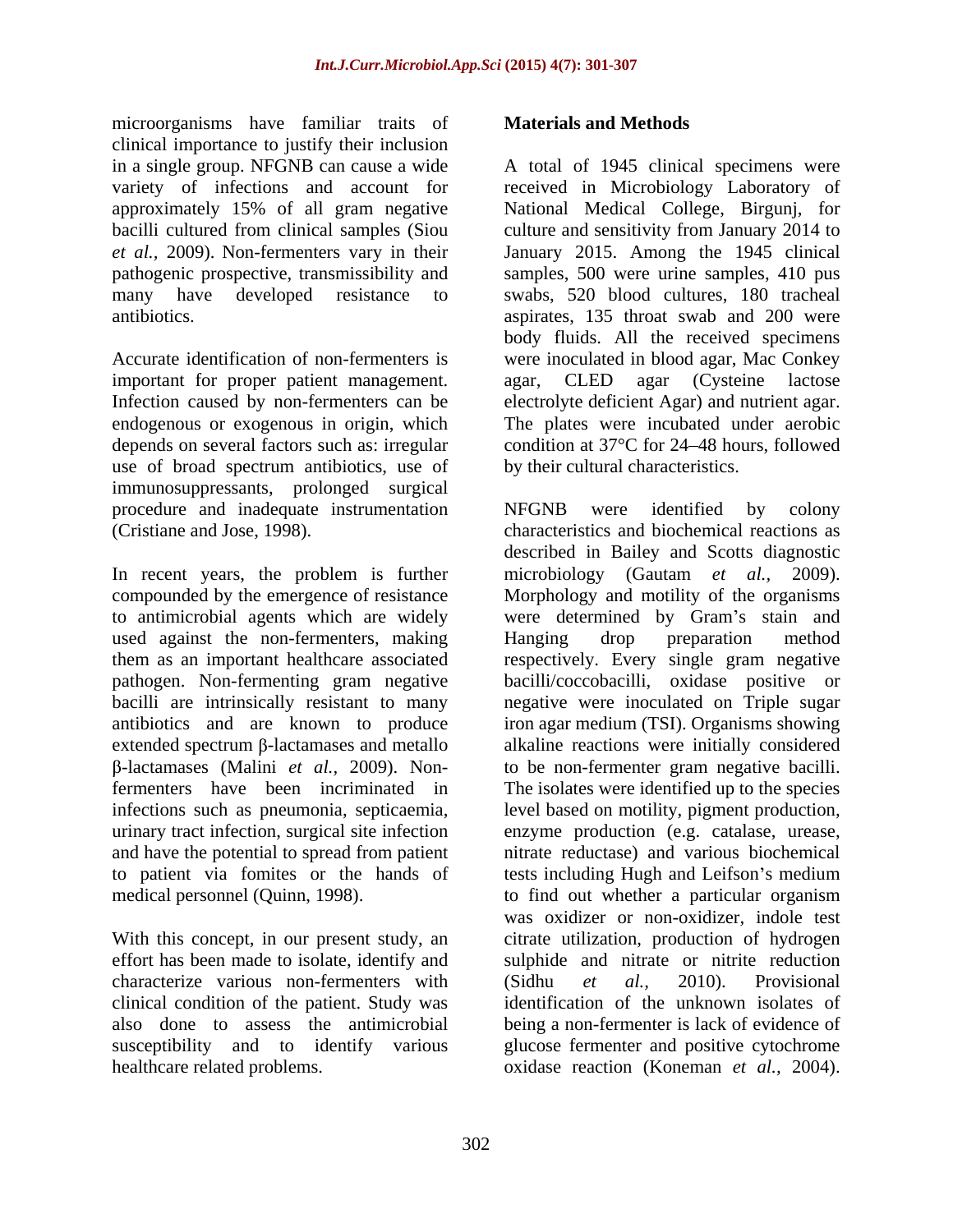Antimicrobial sensitivity testing was carried Kirby-Bauer disc diffusion method using interpreted as per the Clinical and

After analyzing 1945 clinical samples, 1215 (62.46%) samples were found positive for bacterial culture and 51 (2.62%) in favour of *Candida*, and the remaining samples were culture negative or normal flora. Among the total isolates, 283 (23.80%) belonged to Gram positive and 881 (72.51%) represented Gram negative organisms. Amongst the clinical specimens presenting positive for bacterial culture, 360 (29.62%) were found to be positive for non-fermenter gram negative bacilli's (NFGNB) were isolated<br>
from pus urine blood tracheal aspirate<br>
Ceftazidime-Sulbactam, 34% were sensitive from pus, urine, blood, tracheal aspirate, throat swabs and body fluids. The study found higher prevalence of NFGNB from the pus exudates and the body fluids (41.66%), followed by the urine samples (33.05%), blood (15.83%), tracheal aspirate (7.77%), and throat swab (1.66 %) respectively. The chunk of the NFGNB was isolated from pus, body fluids and urine isolates. The distribution of NFGNB among resistant towards Co-trimoxazole and

The organisms most commonly isolated, were *Pseudomonas aeruginosa* (56.94%) *Proteus sp.* (6.66%), *Acinetobacter sp.* (3.61%), *Moraxella sp.* (2.22%) and

The scheme for identification of NFGNB is *Providencia sp.* (1.3%). Among the all pus depicted in figure 1. exudates and body fluids, 150 samples out for all the isolates with the help of the fluids were *P. aeruginosa* followed by *sp.,*  commercially available discs on Muller- Among the 119 urine samples showing Hinton agar (MHA). The results were NFGNB, *P. aeruginosa* was the major Laboratory Standard Institute (CLSI-2014) *Pseudomonas sp.,* and *Proteus sp.* The guidelines (CLSI, 2014). Culture of blood samples yielded 57 **Results and Discussion** main offender followed by *Acinetobacter*  yielded NFGNB. The most pathogenic isolates from the pus exudates and the body *A. baumanii* and eight isolates of *Proteus sp.* pathogen isolated followed by *A. baumanii,* NFGNB, of which, *P. aeruginosa* was the *baumanii* and *Pseudomonas sp.* The patients bearing infection in throat showed the presence of *Pseudomonas aeruginosa* and three isolates of *Moraxella* as the pathogenic entity. The findings from majority of the clinical specimens clearly illustrate *P. aeruginosa as* the most common pathogen followed by *A. baumanii.*

negative bacilli. Non-fermenter gram Imipenem, 79% were sensitive to Cefipimesamples, which hold for 74.72% of the total Isolated *Acinetobacter sp.* showed total all the specimens is shown in table 1. The maximum susceptibility against certazidime-Sulbactam and Imipenem. followed by *Acinetobacter baumanii* highly susceptible to the tested antibiotics. (20.83%), *Pseudomonas sp.* (8.33%), Antimicrobial sensitivity pattern of all the The antibacterial sensitivity pattern of isolated NFGNB as a pathogen showed that 82% of *P. aeruginosa* were sensitive to Imipenem, 79% were sensitive to Cefipime- Sulbactam, 69% were sensitive to Ceftazidime-Sulbactam, 34% were sensitive to Amikacin, 46% for Piperacillin and 41% for Co-trimoxazole. While the second most isolated NFGNB, *A. baumanii* showed highest sensitivity (75%) towards Cefipime- Sulbactam followed by Imipenem (70%). Similarly *Pseudomonas sp.* showed maximum sensitivity towards Imipenem and the least towards Co-trimoxazole (Table 2). Isolated *Acinetobacter sp.* showed total resistant towards Co-trimoxazole maximum susceptibility against Ceftazidime-Sulbactam and Imipenem. While the other rare isolates such as *Moraxella sp.* and *Providencia sp.* were non-fermenter gram negative bacilli is shown in table 2.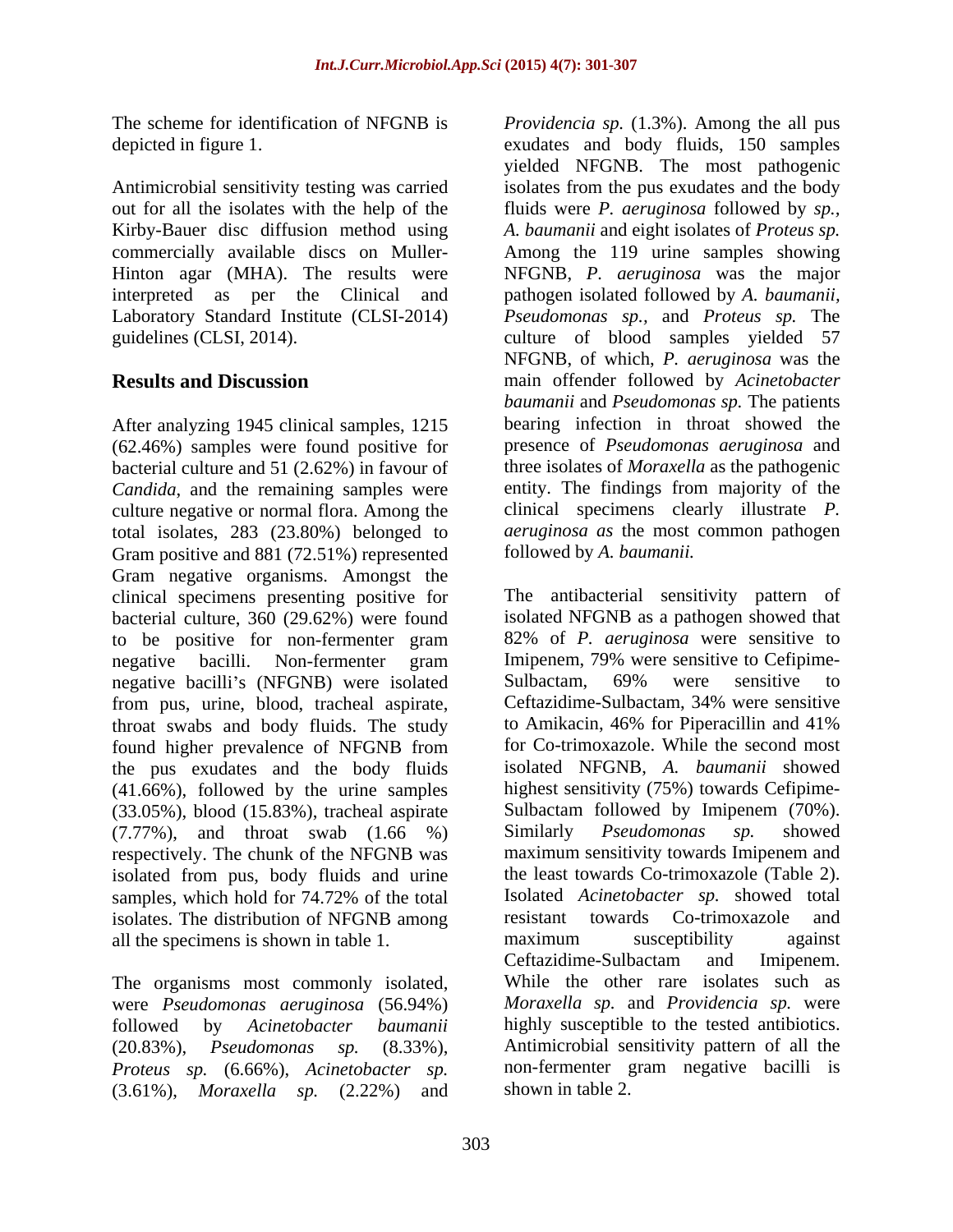Non-fermenters gram negative bacilli are rate of non-fermenters, while Chang and

omnipresent in nature. They were (Chang and Huang, 2000). In our recent considered to be a contaminant in the past clinical study, we also reported 29.62% of but in the contemporary world, it emerges as non-fermenters. These variations might be an important healthcare pathogen. In the due to the hospital infection control current study, predominantly isolated practices of the institutes (Sidhu *et al.,* NFGNB was *Pseudomonas aeruginosa* 2010). Amongst the different clinical followed by *Acinetobacter baumanii*, which samples received and processed for the comply with the results of Malini *et al.* isolation of pathogenic bacteria responsible (2009) and Vijaya *et al.* (2000). Different for causing the disease, the pus exudates and researchers have reported inconsistent body fluid samples showed the highest results in their works. Rao and Shivananda, a number of non-fermenting gram negative (1993) reported higher (66.88%) positivity bacilli isolates. This observation goes along Huang isolated 31.62% of non-fermenters with the study of Malini *et al.* (2009).

| <b>Table.1</b> Distribution of different non-fermenter gram negative bacilli among different specimens |  |  |
|--------------------------------------------------------------------------------------------------------|--|--|
|                                                                                                        |  |  |

| Samples —                 | Pus      |       |       |              |        |              |
|---------------------------|----------|-------|-------|--------------|--------|--------------|
| Species                   | exudates | Urine | Blood | Tracheal     | Throat | Total        |
|                           | and body |       |       | aspirate     | swabs  | $N(\%)$      |
|                           | fluids   |       |       |              |        |              |
| Pseudomonas<br>aeruginosa | 90       | 58    | 35    | 19           | 03     | 205 (56.94%) |
| Pseudomonas sp.           | 13       | $-4$  | 04    | 02           |        | 30(8.33%)    |
| Acinetobacter<br>baumanii | 31       | 26    | 12    | 06           | -0     | 75 (20.83%)  |
| Acinetobacter sp.         | 03       | 08    | 02    | $\theta$     |        | $13(3.6\%)$  |
| Proteus sp.               | 08       | 4.4   | 04    | 01           | - 0    | 24 (6.66%)   |
| Moraxella sp.             | 03       | 02    |       | $\mathbf{U}$ | 03     | $8(2.22\%)$  |
| Providencia sp.           | 02       | 03    |       | $\mathbf{U}$ |        | $5(1.38\%)$  |

**Table.2** Antimicrobial sensitivity pattern of non-fermenting gram negative bacilli

| Antimicrobial<br>agents   | aeruginosa   baumanii |                | $Pseudo-$<br>monas | Proteus<br>SD | Acineto<br>bacter | la sp.         | Moraxel- Providencia<br>SD. |
|---------------------------|-----------------------|----------------|--------------------|---------------|-------------------|----------------|-----------------------------|
| Imipenem                  | 82                    |                | $\delta$           | 79            | -61               | 100            | 100                         |
| Amikacin                  |                       | 37             | UJ.                | 83            | 69                | 87             | 100                         |
| Ceftazidime-<br>sulbactam | 69                    | 53             | ر ،                | 71            |                   | 100            | 100                         |
| Cefipime-<br>sulbactam    | 79                    | $\overline{a}$ | 86                 | 75            | 51                | $\overline{a}$ | 100                         |
| Piperacillin              | 46                    | 53             | 60                 | $7^\circ$     | 38                |                | 0/                          |
| Co-trimoxazole            |                       | 44             | 40.                | 42            |                   |                | $\sim$<br>55                |

The data shown in the table is the percentage for sensitive organisms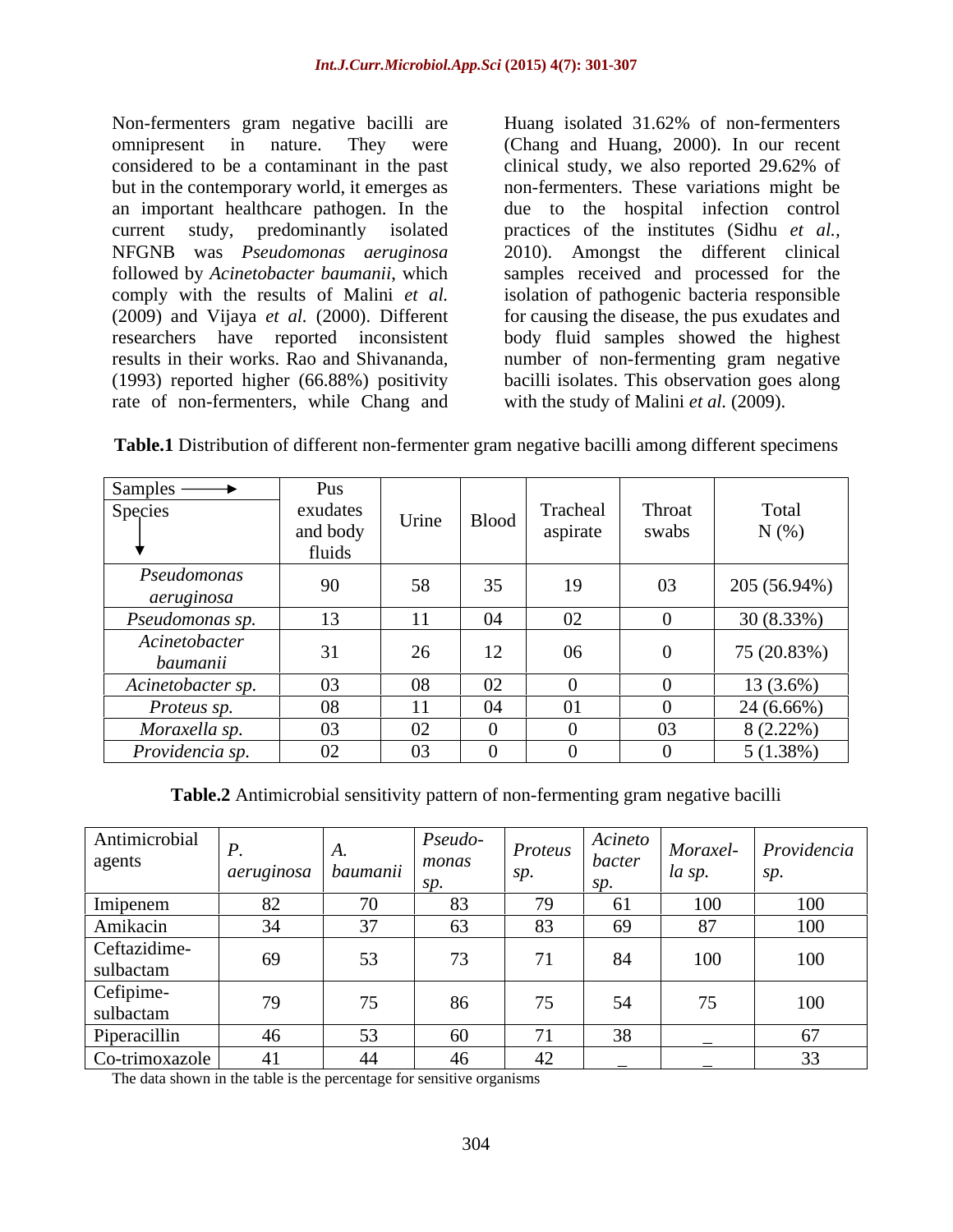



- OF = Oxidative Fermentative test for glucose, maltose, mannitol, sucrose, lactose - PPA = Phenyl alanine deaminase

Ceftazidime-Sulbactam were found the most potent against the isolated non-fermenter According to the work of Taneja *et al.,* in

Antibiogram of the isolated NFGNB from were resistant to Imipenem (Taneja *et al.,* different clinical samples was established 2003), whereas, it is only 18% in our study. using different antibiotic discs by disc The differences in the rate of drug resistance diffusion method. Antibiotics like are due to variations in type of Imipenem, Cefipime-Sulbactam and antimicrobials being prescribed by the are due to variations in type of clinicians.

gram negative bacilli which is similar to the In the present study, the outcome of interest observation made by Malini *et al.* (2009). was to isolate the NFGNB from the clinical Chandigarh, 42% of *P. aeruginosa* isolates profile. It appears that the isolated specimens and to view their antibiotic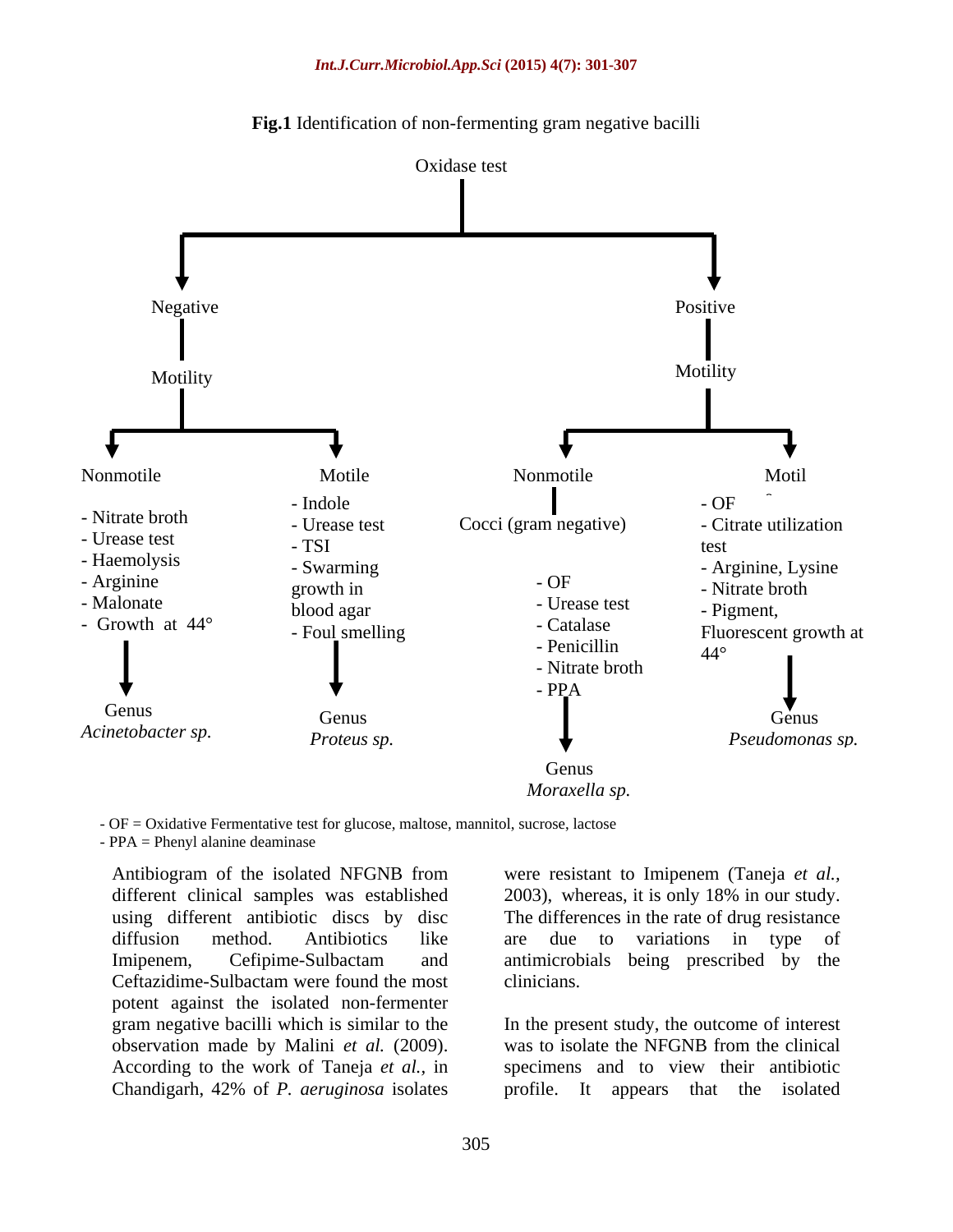organisms were susceptible to higher generation of antibiotics, but showed some used antimicrobials. More significantly, the degree of resistance to Amikacin, isolated NFGNB's have great ability to Piperacillin and Co-trimoxazole. survive in hospital environment, so effective Appearance of multi-drug resistant methods of sterilization and infection pathogens in hospital environment is increasing worldwide and limiting the therapeutic options for clinicians. The most To minimize the drug resistance, emphasis probable reason is the wide spread use of should be given to carry out systemic antibiotics. Furthermore, easy availability of over-the-counter drugs without prescription proper drug administration in accordance is common in practice in this part of the with the sensitivity test results. This study world (Tiwari and Kaur, 2010). While could be useful for the clinicians in describing the non-judicious use of these life particular of the region towards rational saving molecules, it was well said by one of the experts in the field, When it comes to prescribing antibiotics, most doctor's use the canon, when a gun can be sufficient to kill<br>the enemy" (Datta, 2004). the enemy" (Datta, 2004). The authors are thankful to the management

Similarly, *A. baumanii* showed higher laboratory facilities to carry out this work. degree of resistance to Amikacin, Co-The authors also would like to gratitude trimoxazole and Piperacillin, which is in accordance with the findings of Ishikawa *et al.,* (2005) and Chitnis *et al.* (2003). The resistance pattern of *A. baumanii* demands for more attention because of its impending ability to form biofilm might also clarify its Chang, T.C., Huang, A.Y.H. 2000. Rapid outstanding antibiotic resistance, survival properties and increased virulence. The interval of the intervals of the properties and increased virulence.

Along with other NFGNB *P. aeruginosa* and *A. baumanii* were the most common NFGNB isolated in our study. Their position Chitnis, S.V., Chitnis, V., Sharma, N., as healthcare associated pathogen is well established, as they have the ability to cause of the series of the series of the Gram respiratory tract infection, bacteraemia, septicaemia, urinary tract infection and so on. Therefore, proper recognition of NFGNB and close monitoring of their antibiogram profile is of utmost importance Clinical and Laboratory Standards Institut, in the proper management of the infections

The present study highlighted the fact that NFGNBs have emerged as an important

pathogen and shows resistance to commonly control measures should be implemented.

surveillance of antibiotic sensitivity test and selection of antibiotics for optimal outcome.

## **Acknowledgement**

of NMCTH, Birgunj for providing necessary laboratory technician, Miss. Richa Das for her technical assistance during this work.

# **References**

- differentiation of fermentative from nonfermentative gram negative bacilli in positive blood cultures by an impendance method. *J. Clin. Microbiol.,* 38: 3589–3594.
- Chitnis, D.S. 2003. Current status of drug resistance among Gram negative Bacilli isolated from admitted cases in a tertiary care center. *J. Assoc. Phys. India*, 51: 28 32.
- caused by them. antimicrobial susceptibility testing: 2014. Performance standards for Twenty Fourth informational supplement: Approved standards